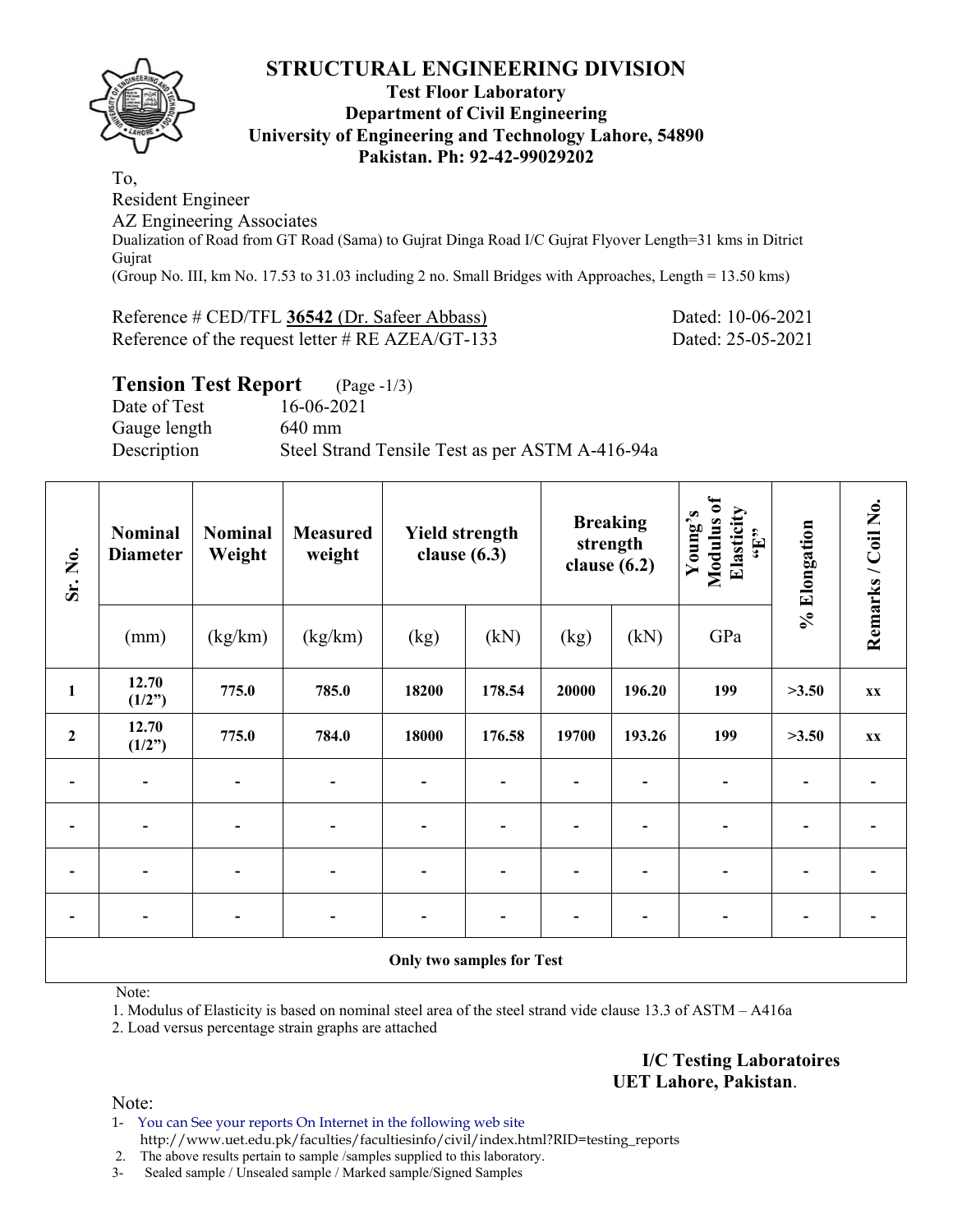

#### **Test Floor Laboratory Department of Civil Engineering University of Engineering and Technology Lahore, 54890 Pakistan. Ph: 92-42-99029202**

To, Resident Engineer AZ Engineering Associates Dualization of Road from GT Road (Sama) to Gujrat Dinga Road I/C Gujrat Flyover Length=31 kms in Ditrict Gujrat (Group No. III, km No. 17.53 to 31.03 including 2 no. Small Bridges with Approaches, Length = 13.50 kms)

Reference # CED/TFL **36542** (Dr. Safeer Abbass) Dated: 10-06-2021 Reference of the request letter # RE AZEA/GT-133 Dated: 25-05-2021

**Graph**  $(Page - 2/3)$ 



**I/C Testing Laboratoires UET Lahore, Pakistan**.

- 1- You can See your reports On Internet in the following web site http://www.uet.edu.pk/faculties/facultiesinfo/civil/index.html?RID=testing\_reports
- 2. The above results pertain to sample /samples supplied to this laboratory.
- 3- Sealed sample / Unsealed sample / Marked sample/Signed Samples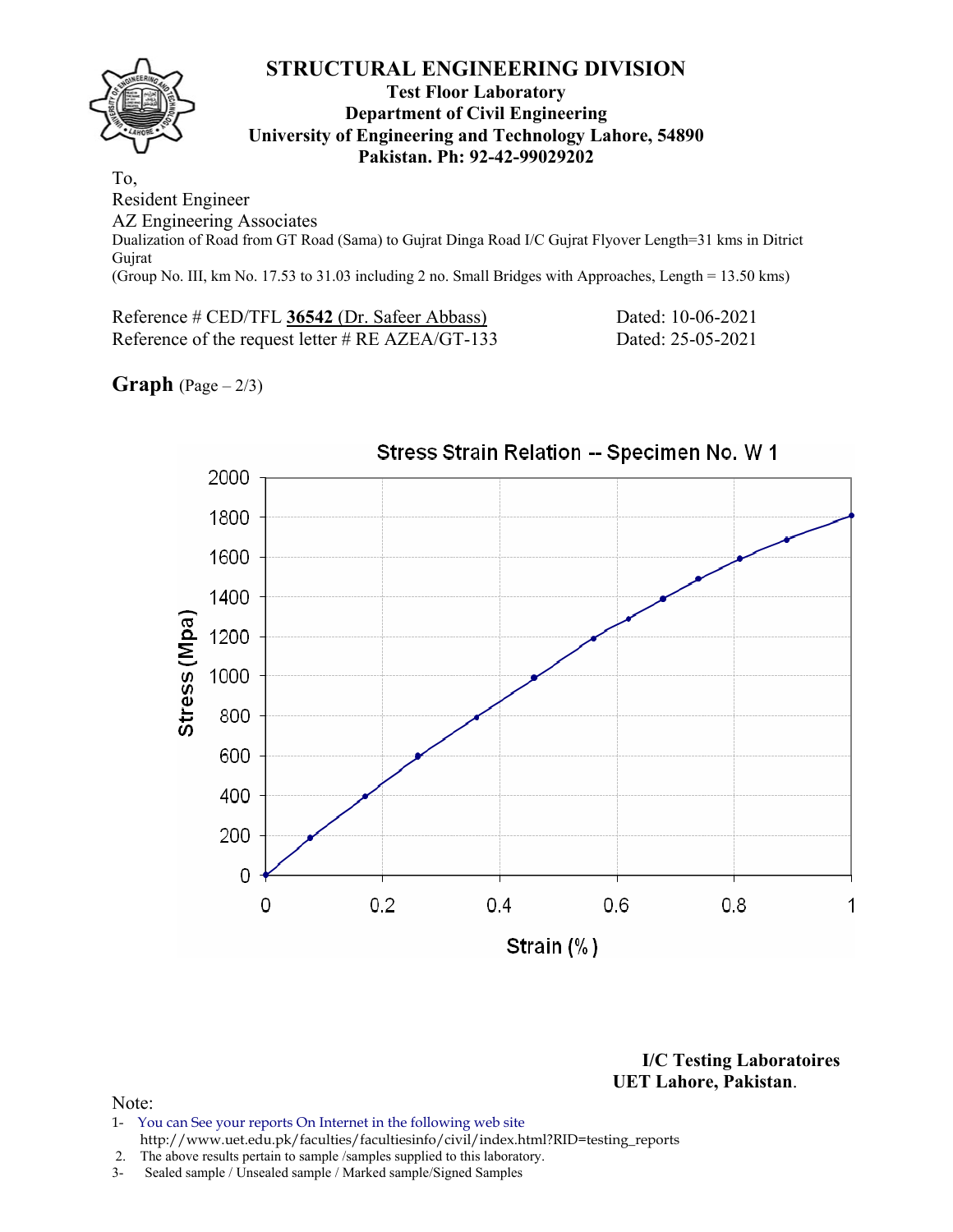

#### **Test Floor Laboratory Department of Civil Engineering University of Engineering and Technology Lahore, 54890 Pakistan. Ph: 92-42-99029202**

To, Resident Engineer AZ Engineering Associates Dualization of Road from GT Road (Sama) to Gujrat Dinga Road I/C Gujrat Flyover Length=31 kms in Ditrict Gujrat (Group No. III, km No. 17.53 to 31.03 including 2 no. Small Bridges with Approaches, Length = 13.50 kms)

Reference # CED/TFL **36542** (Dr. Safeer Abbass) Dated: 10-06-2021 Reference of the request letter # RE AZEA/GT-133 Dated: 25-05-2021

**Graph**  $(Page - 3/3)$ 



**I/C Testing Laboratoires UET Lahore, Pakistan**.

- 1- You can See your reports On Internet in the following web site http://www.uet.edu.pk/faculties/facultiesinfo/civil/index.html?RID=testing\_reports
- 2. The above results pertain to sample /samples supplied to this laboratory.
- 3- Sealed sample / Unsealed sample / Marked sample/Signed Samples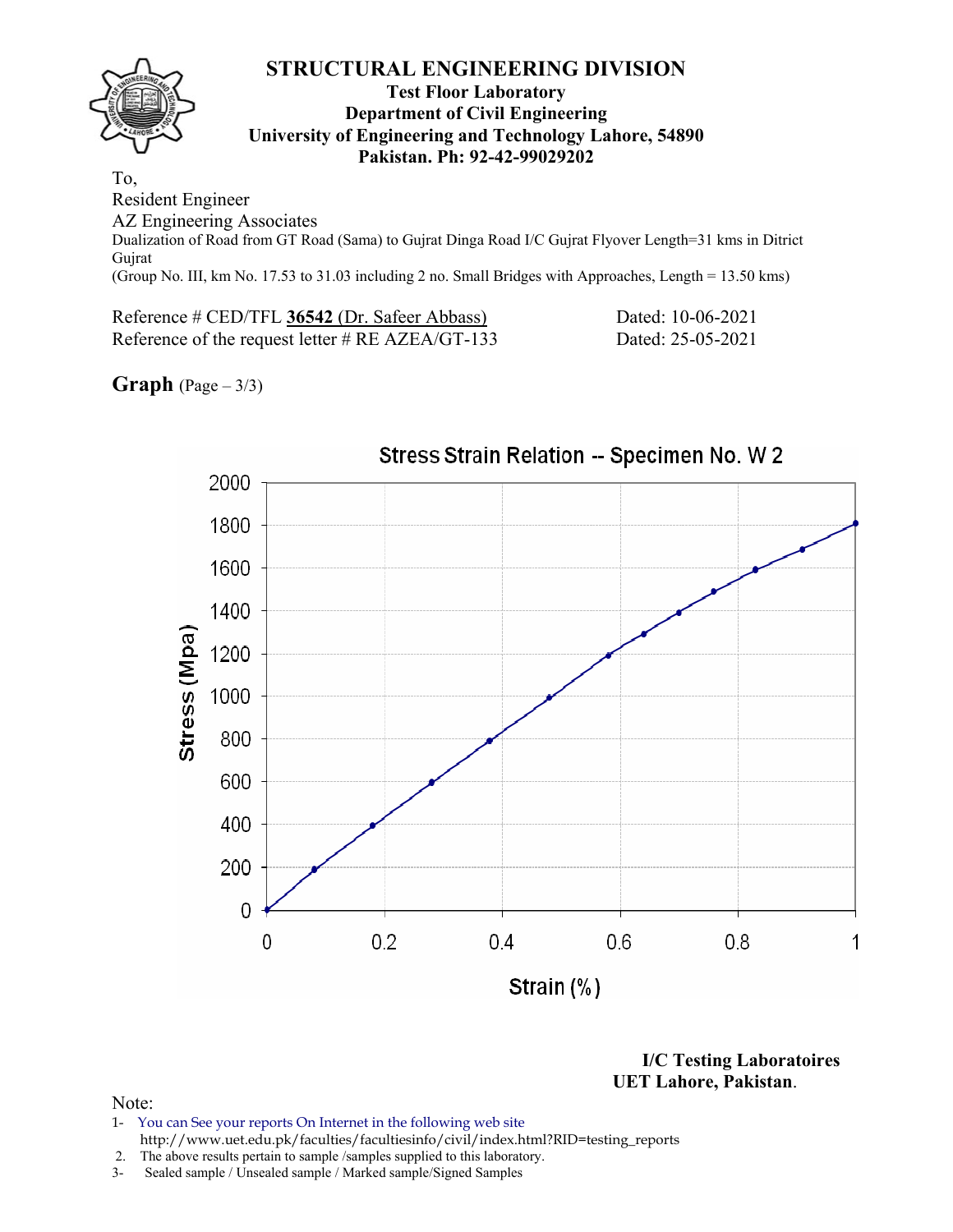

#### **Test Floor Laboratory Department of Civil Engineering University of Engineering and Technology Lahore, 54890 Pakistan. Ph: 92-42-99029202**

To, M/S Imperium Hospitality (Pvt) Limited Gulberg II, Lahore

Reference # CED/TFL **36551** (Dr. Waseem Abbass) Dated: 11-06-2021 Reference of the request letter # IHPL/Steel/090 Dated: 09-06-2021

# **Tension Test Report** (Page -1/1) Date of Test 16-06-2021 Gauge length 8 inches Description Deformed Steel Bar Tensile and Bend Test as per ASTM-A615

| Sr. No.        | Weight                                         |                          | Diameter/<br><b>Size</b> |                          | Area<br>$(in^2)$         | <b>Yield load</b> | <b>Breaking</b><br>Load |         | <b>Yield Stress</b><br>(psi)                                       |         | <b>Ultimate Stress</b><br>(psi) | Elongation | % Elongation             | Remarks      |
|----------------|------------------------------------------------|--------------------------|--------------------------|--------------------------|--------------------------|-------------------|-------------------------|---------|--------------------------------------------------------------------|---------|---------------------------------|------------|--------------------------|--------------|
|                | (1bs/ft)                                       | Nominal<br>$(\#)$        | Actual<br>(inch)         | Nominal                  | Actual                   | (kg)              | (kg)                    | Nominal | Actual                                                             | Nominal | <b>Actual</b>                   | (inch)     |                          |              |
| 1              | 4.263                                          | 10                       | 1.263                    | 1.27                     | 1.253                    | 37200             | 57000                   | 64600   | 65430                                                              | 99000   | 100300                          | 1.40       | 17.5                     | <b>Steel</b> |
| $\mathbf{2}$   | 4.235                                          | 10                       | 1.259                    | 1.27                     | 1.245                    | 34800             | 45000                   | 60400   | 61620                                                              | 78100   | 79700                           | 1.50       | 18.8                     | PCS          |
| 3              | 4.224                                          | 10                       | 1.257                    | 1.27                     | 1.242                    | 36600             | 56400                   | 63600   | 64980                                                              | 97900   | 100200                          | 1.40       | 17.5                     |              |
| $\overline{a}$ | -                                              | $\overline{\phantom{a}}$ |                          |                          |                          |                   |                         |         |                                                                    |         |                                 |            | Ξ.                       |              |
|                | $\overline{\phantom{0}}$                       | $\overline{\phantom{a}}$ |                          | $\overline{\phantom{0}}$ | $\overline{\phantom{0}}$ |                   |                         |         |                                                                    |         |                                 | ۰          | -                        |              |
|                |                                                |                          |                          |                          |                          |                   |                         |         |                                                                    |         |                                 |            | $\overline{\phantom{0}}$ |              |
|                |                                                |                          |                          |                          |                          |                   |                         |         | Note: only three samples for tensile and two samples for bend test |         |                                 |            |                          |              |
|                |                                                |                          |                          |                          |                          |                   |                         |         |                                                                    |         |                                 |            |                          |              |
|                |                                                |                          |                          |                          |                          |                   | <b>Bend Test</b>        |         |                                                                    |         |                                 |            |                          |              |
|                | #10 Bar Bend Test Through 180° is Satisfactory |                          |                          |                          |                          |                   |                         |         |                                                                    |         |                                 |            |                          |              |
|                | #10 Bar Bend Test Through 180° is Satisfactory |                          |                          |                          |                          |                   |                         |         |                                                                    |         |                                 |            |                          |              |
|                |                                                |                          |                          |                          |                          |                   |                         |         |                                                                    |         |                                 |            |                          |              |

#### **I/C Testing Laboratoires UET Lahore, Pakistan**.

Note:

1- You can See your reports On Internet in the following web site http://www.uet.edu.pk/faculties/facultiesinfo/civil/index.html?RID=testing\_reports

2. The above results pertain to sample /samples supplied to this laboratory.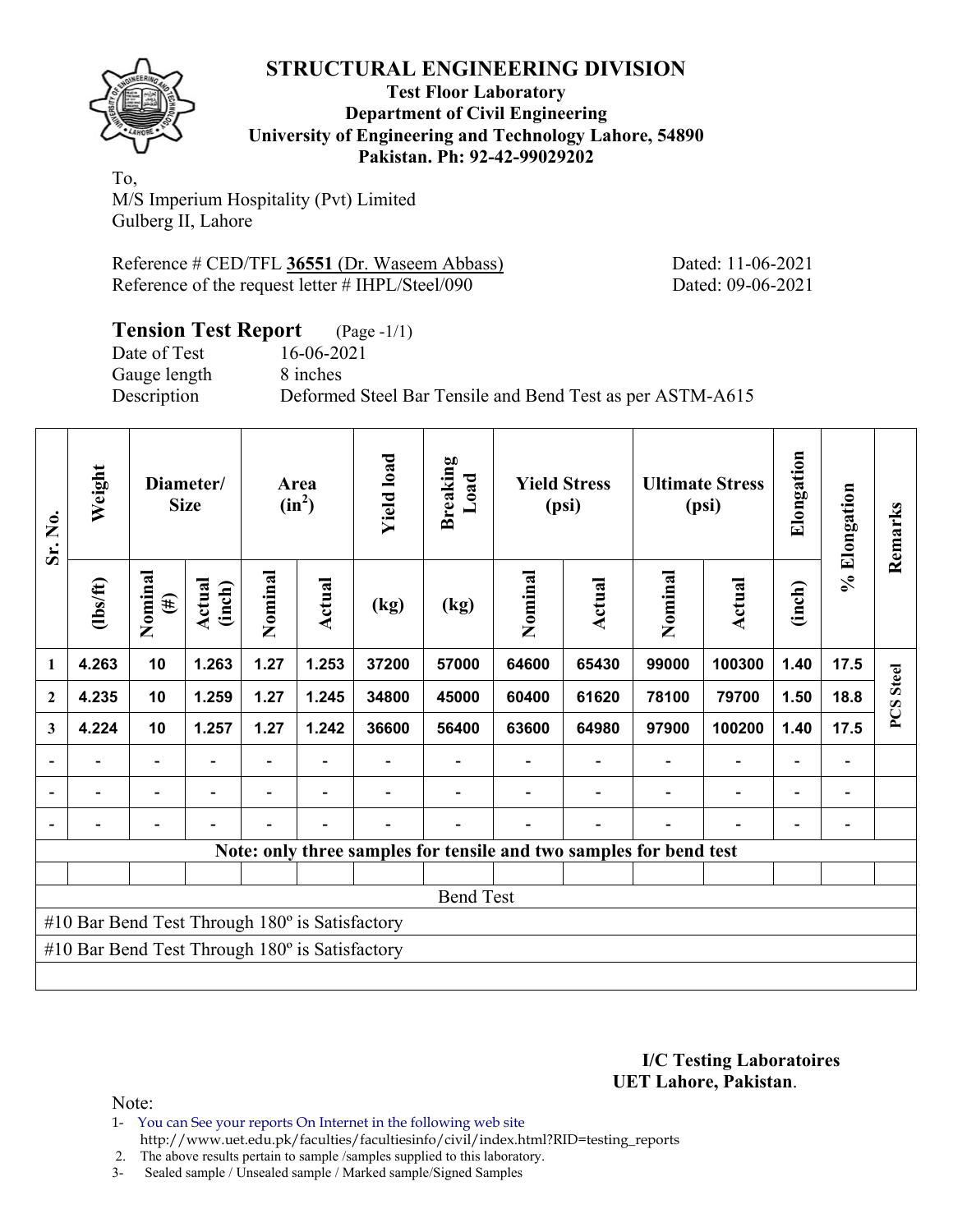

**Test Floor Laboratory Department of Civil Engineering University of Engineering and Technology Lahore, 54890 Pakistan. Ph: 92-42-99029202** 

Ref: CED/TFL/06/36563 Dated: 14-06-2021

Dated of Test: 16-06-2021

**To**  Deputy General Manager Habib Rafiq Engineering (Pvt) Limited Development of Lahore Smart City

## Subject: **TESTING OF R.C.C. PIPE [ASTM-C76 – 08a]**

Reference to your letter No. L-LSC-21/32, dated 09.06.2021 on the subject

cited above. One R.C.C. Pipe as received by us has been tested. The results are tabulated

as under.

| Sr.<br>N <sub>0</sub> | Nominal<br>Size | ength<br>Total<br>_ | oaded<br>ength<br>╺ | <b>Diameter</b><br>xternal<br>$\mathbf{E}$ | Diameter<br>Internal | hickness<br>픦<br>≷<br>⊨ | load<br>Proof | Ultimate<br>oad<br>━ | Proof<br><b>Stress</b>    | Ultimate<br><b>Stress</b> |  |
|-----------------------|-----------------|---------------------|---------------------|--------------------------------------------|----------------------|-------------------------|---------------|----------------------|---------------------------|---------------------------|--|
|                       | (inch)          | (foot)              | (foot)              | (foot)                                     | (foot)               | (inch)                  | (kg)          | (kg)                 | Pound/Linear<br>foot/foot | Pound/Linear<br>foot/foot |  |
|                       | 12              | 7.77                | 7.28                | 1.32                                       | 0.96                 | 2.15                    | 8700          | 13000                | 2743                      | 4098                      |  |

**I/C Testing Laboratoires UET Lahore, Pakistan**.

Note:

1- You can See your reports On Internet in the following web site http://www.uet.edu.pk/faculties/facultiesinfo/civil/index.html?RID=testing\_reports

2. The above results pertain to sample /samples supplied to this laboratory.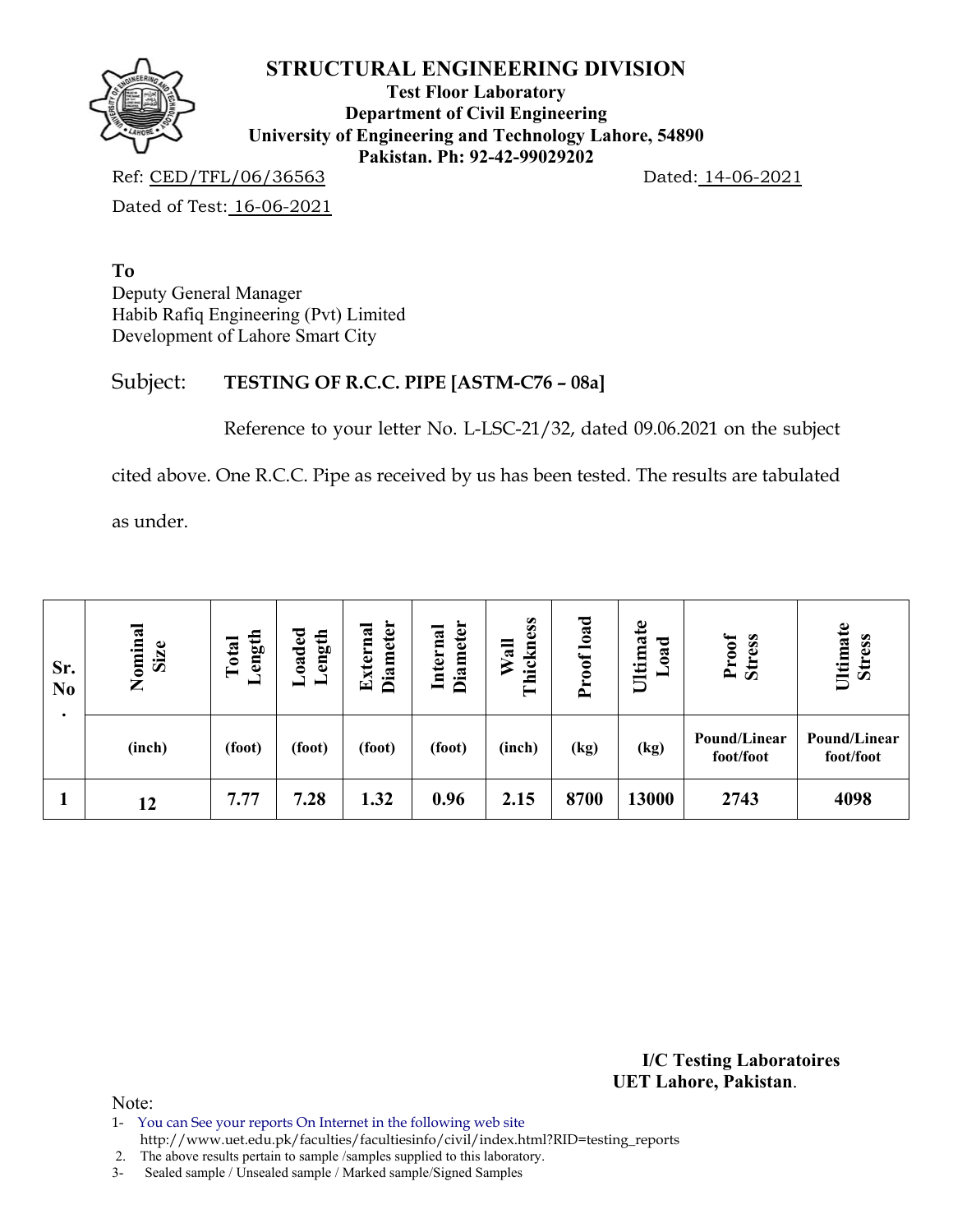

## **Test Floor Laboratory Department of Civil Engineering University of Engineering and Technology Lahore, 54890 Pakistan. Ph: 92-42-99029202**

To, Deputy General Manager Projects Habib Rafiq Engineering (Pvt) Limited Construction of Sky Gardens Tower, Lahore

Reference # CED/TFL **36574-577** (Dr. Asad Ali) Dated: 16-06-2021 Reference of the request letter # HRLE/SKG/2021/011 Dated: 15-06-2021

# **Tension Test Report** (Page -1/1)

Date of Test 16-06-2021 Gauge length 8 inches

Description Deformed Steel Bar Tensile and Bend Test as per ASTM-A615

| Sr. No.        | Weight                                              |                          | Diameter/<br><b>Size</b><br>(mm) |                          | Area<br>$(in^2)$         | <b>Yield load</b> | <b>Breaking</b><br>Load |         | <b>Yield Stress</b><br>(psi) |                                                                 | <b>Ultimate Stress</b><br>(psi) | Elongation               | % Elongation   | Remarks |
|----------------|-----------------------------------------------------|--------------------------|----------------------------------|--------------------------|--------------------------|-------------------|-------------------------|---------|------------------------------|-----------------------------------------------------------------|---------------------------------|--------------------------|----------------|---------|
|                | (1bs/ft)                                            | Nominal                  | Actual                           | Nominal                  | Actual                   | (kg)              | (kg)                    | Nominal | Actual                       | Nominal                                                         | Actual                          | (inch)                   |                |         |
| 1              | 0.450                                               | 10                       | 10.43                            | 0.12                     | 0.132                    | 3740              | 5980                    | 68710   | 62280                        | 109863                                                          | 99600                           | 1.10                     | 13.8           |         |
| $\mathbf{2}$   | 0.448                                               | 10                       | 10.40                            | 0.12                     | 0.132                    | 3750              | 6030                    | 68894   | 62790                        | 110781                                                          | 101000                          | 1.20                     | 15.0           |         |
|                |                                                     | $\overline{a}$           |                                  |                          |                          |                   |                         |         |                              |                                                                 | $\overline{\phantom{0}}$        | -                        |                |         |
| $\blacksquare$ | Ξ.                                                  | $\overline{\phantom{a}}$ | $\overline{\phantom{a}}$         | Ξ.                       | $\blacksquare$           |                   |                         |         | $\overline{\phantom{a}}$     | $\blacksquare$                                                  | $\overline{\phantom{a}}$        | $\overline{\phantom{a}}$ | $\blacksquare$ |         |
|                | Ξ.                                                  | $\overline{\phantom{0}}$ | ۰                                | $\blacksquare$           | $\overline{\phantom{0}}$ |                   |                         |         | ۰                            | $\blacksquare$                                                  | $\overline{\phantom{a}}$        | $\overline{\phantom{a}}$ | $\blacksquare$ |         |
| $\blacksquare$ |                                                     | $\overline{\phantom{0}}$ | $\blacksquare$                   | $\overline{\phantom{0}}$ | $\blacksquare$           |                   |                         |         | $\overline{\phantom{0}}$     | $\overline{\phantom{0}}$                                        | $\overline{a}$                  | $\overline{\phantom{0}}$ |                |         |
|                |                                                     |                          |                                  |                          |                          |                   |                         |         |                              | Note: only two samples for tensile and one sample for bend test |                                 |                          |                |         |
|                |                                                     |                          |                                  |                          |                          |                   |                         |         |                              |                                                                 |                                 |                          |                |         |
|                |                                                     |                          |                                  |                          |                          |                   | <b>Bend Test</b>        |         |                              |                                                                 |                                 |                          |                |         |
|                | 10mm Dia Bar Bend Test Through 180° is Satisfactory |                          |                                  |                          |                          |                   |                         |         |                              |                                                                 |                                 |                          |                |         |
|                |                                                     |                          |                                  |                          |                          |                   |                         |         |                              |                                                                 |                                 |                          |                |         |
|                |                                                     |                          |                                  |                          |                          |                   |                         |         |                              |                                                                 |                                 |                          |                |         |

**I/C Testing Laboratoires UET Lahore, Pakistan**.

Note:

1- You can See your reports On Internet in the following web site http://www.uet.edu.pk/faculties/facultiesinfo/civil/index.html?RID=testing\_reports

2. The above results pertain to sample /samples supplied to this laboratory.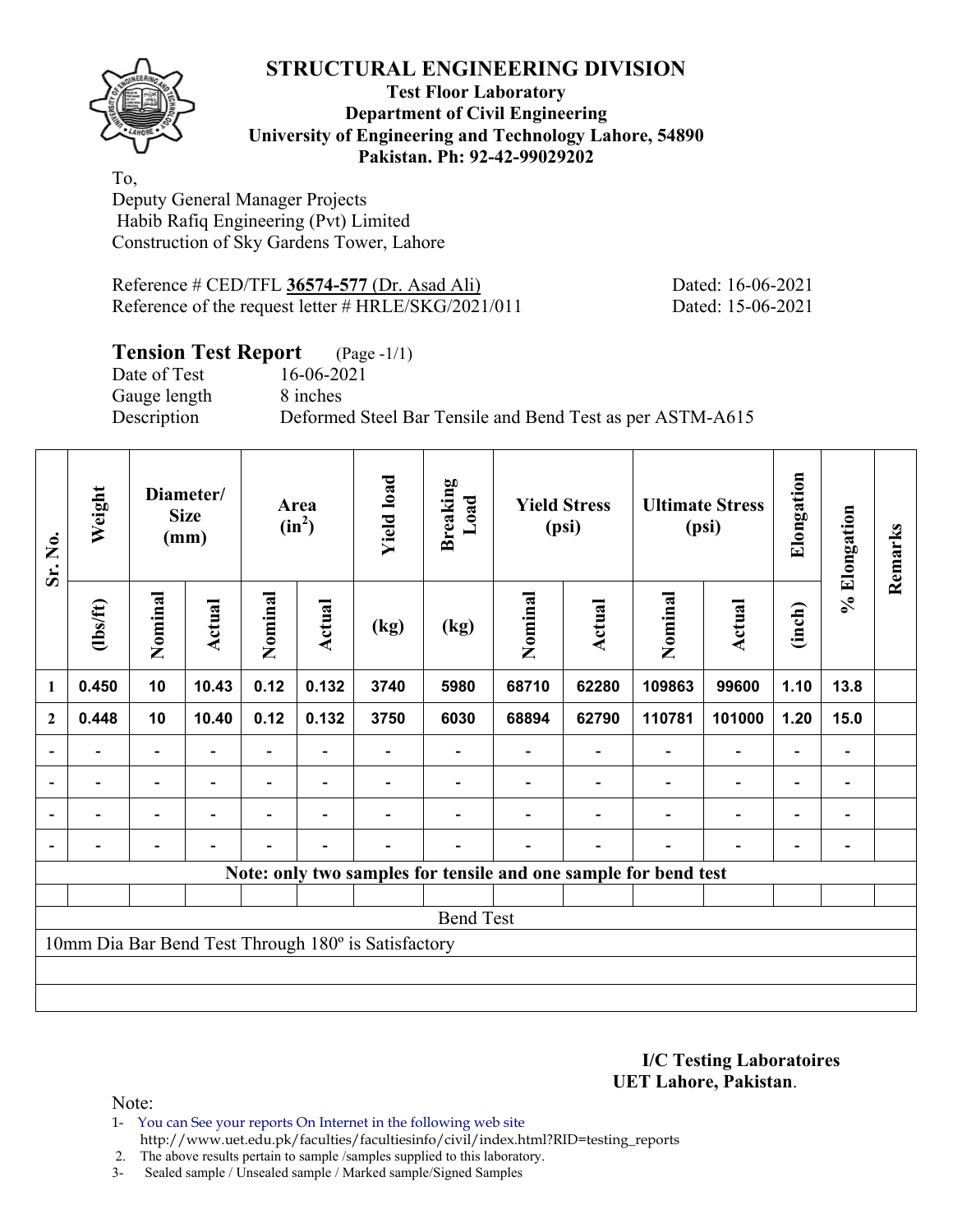

#### **Test Floor Laboratory Department of Civil Engineering University of Engineering and Technology Lahore, 54890 Pakistan. Ph: 92-42-99029202**

To, M/S Defence Housing Authority. Lahore Cantt (Construction of 1 Kanal House NGV DRGCC DHA Phase-VI Lahore)(M/s Linker Developers (Pvt) Ltd) Reference # CED/TFL **36576** (Dr. Asad Ali) Dated: 16-06-2021 Reference of the request letter # 408/241/E/Lab/85/323 Dated: 15-06-2021

# **Tension Test Report** (Page -1/1)

Date of Test 16-06-2021 Gauge length 8 inches

Description Deformed Steel Bar Tensile and Bend Test as per ASTM-A615

| Sr. No.                  | Weight                                        |                          | Diameter/<br>size |                          | Area<br>$(in^2)$         | <b>Yield load</b>        | <b>Breaking</b><br>Load |         | <b>Yield Stress</b><br>(psi) |                                                                 | <b>Ultimate Stress</b><br>(psi) | Elongation               | % Elongation                 | Remarks    |
|--------------------------|-----------------------------------------------|--------------------------|-------------------|--------------------------|--------------------------|--------------------------|-------------------------|---------|------------------------------|-----------------------------------------------------------------|---------------------------------|--------------------------|------------------------------|------------|
|                          | $\frac{2}{10}$                                | Nominal<br>$(\#)$        | Actual<br>(inch)  | Nominal                  | <b>Actual</b>            | (kg)                     | (kg)                    | Nominal | Actual                       | Nominal                                                         | Actual                          | (inch)                   |                              |            |
| $\mathbf{1}$             | 0.370                                         | 3                        | 0.372             | 0.11                     | 0.109                    | 3310                     | 5050                    | 66400   | 67060                        | 101200                                                          | 102400                          | 1.20                     | 15.0                         |            |
| $\mathbf{2}$             | 0.365                                         | $\mathbf{3}$             | 0.370             | 0.11                     | 0.107                    | 3310                     | 4940                    | 66400   | 67960                        | 99000                                                           | 101500                          | 1.20                     | 15.0                         | Moiz Steel |
|                          |                                               | $\overline{\phantom{0}}$ |                   |                          |                          |                          |                         |         |                              |                                                                 |                                 |                          |                              |            |
| $\overline{\phantom{a}}$ | $\overline{\phantom{a}}$                      | $\blacksquare$           | $\blacksquare$    | $\overline{\phantom{0}}$ | $\overline{\phantom{a}}$ |                          |                         |         |                              |                                                                 | $\overline{\phantom{a}}$        | $\overline{\phantom{a}}$ | $\overline{\phantom{a}}$     |            |
| $\overline{\phantom{0}}$ | $\overline{\phantom{0}}$                      | Ξ.                       |                   | $\overline{\phantom{0}}$ | $\overline{\phantom{0}}$ |                          |                         |         |                              |                                                                 | $\overline{\phantom{0}}$        | $\overline{\phantom{a}}$ | $\qquad \qquad \blacksquare$ |            |
| $\overline{\phantom{0}}$ | -                                             | $\overline{\phantom{0}}$ |                   | $\overline{\phantom{0}}$ | $\blacksquare$           | $\overline{\phantom{0}}$ |                         |         | $\overline{\phantom{0}}$     |                                                                 | $\overline{\phantom{0}}$        | $\overline{\phantom{0}}$ | $\qquad \qquad \blacksquare$ |            |
|                          |                                               |                          |                   |                          |                          |                          |                         |         |                              | Note: only two samples for tensile and one sample for bend test |                                 |                          |                              |            |
|                          |                                               |                          |                   |                          |                          |                          |                         |         |                              |                                                                 |                                 |                          |                              |            |
|                          |                                               |                          |                   |                          |                          |                          | <b>Bend Test</b>        |         |                              |                                                                 |                                 |                          |                              |            |
|                          | #3 Bar Bend Test Through 180° is Satisfactory |                          |                   |                          |                          |                          |                         |         |                              |                                                                 |                                 |                          |                              |            |
|                          |                                               |                          |                   |                          |                          |                          |                         |         |                              |                                                                 |                                 |                          |                              |            |
|                          |                                               |                          |                   |                          |                          |                          |                         |         |                              |                                                                 |                                 |                          |                              |            |

**I/C Testing Laboratoires UET Lahore, Pakistan**.

- 1- You can See your reports On Internet in the following web site http://www.uet.edu.pk/faculties/facultiesinfo/civil/index.html?RID=testing\_reports
- 2. The above results pertain to sample /samples supplied to this laboratory.
- 3- Sealed sample / Unsealed sample / Marked sample/Signed Samples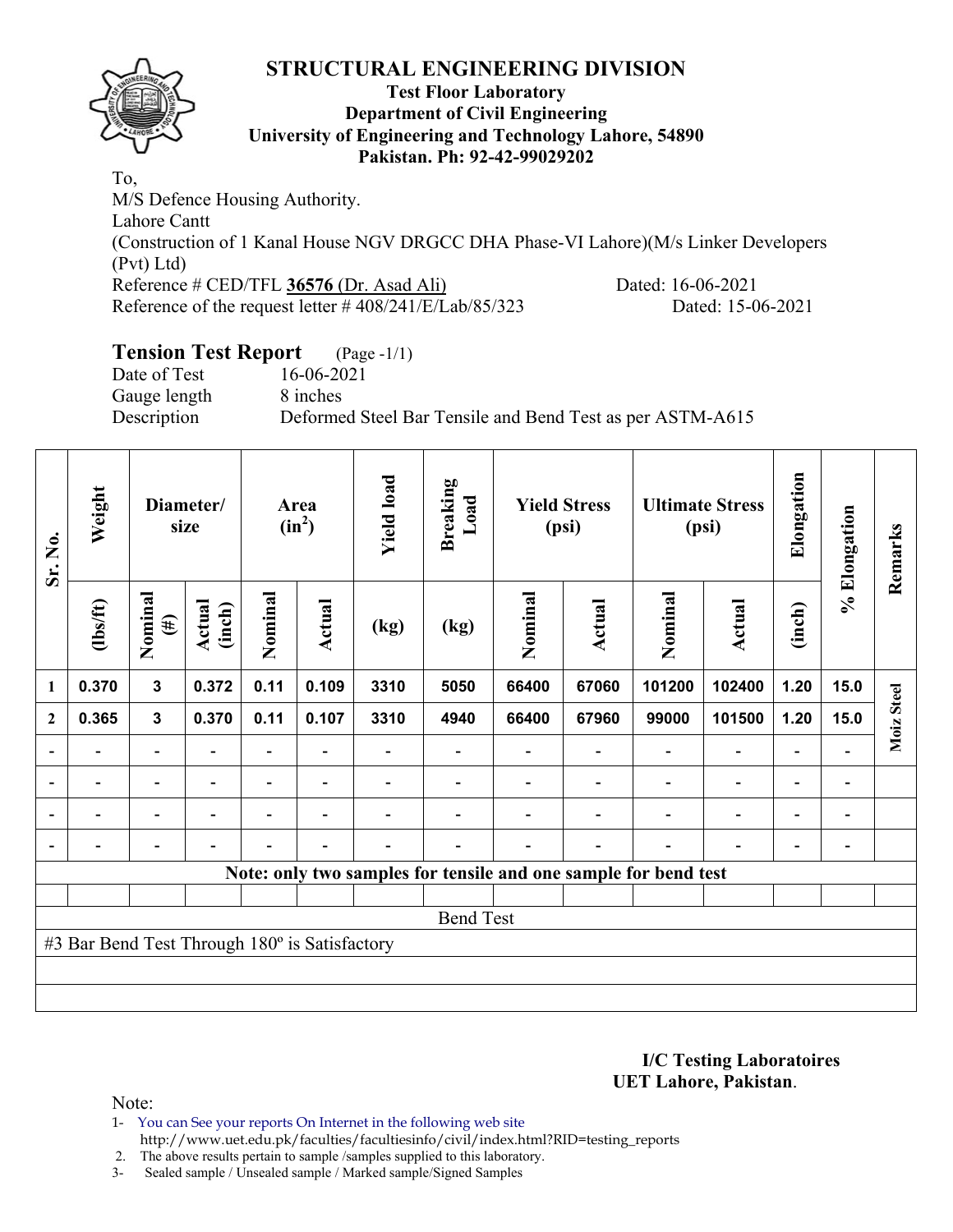

#### **Test Floor Laboratory Department of Civil Engineering University of Engineering and Technology Lahore, 54890 Pakistan. Ph: 92-42-99029202**

To, Sub Divisional Officer Buildings Sub Division Pindi Bhattian (Strengthening of Basic Health Units of Punjab One at Jandaraka Tehsil Pindi Bhattian)

Reference # CED/TFL 36581 (Dr. Qasim Khan) Dated: 16-06-2021 Reference of the request letter # 88/PB Dated: 29-05-2021

| <b>Tension Test Report</b> | $(Page - 1/1)$                                            |
|----------------------------|-----------------------------------------------------------|
| Date of Test               | 16-06-2021                                                |
| Gauge length               | 8 inches                                                  |
| Description                | Deformed Steel Bar Tensile and Bend Test as per ASTM-A615 |
|                            |                                                           |

| Sr. No.      | Weight                   |                          | Diameter/<br><b>Size</b><br>(inch) |                          | Area<br>$(in^2)$         | <b>Yield load</b>                                   | <b>Breaking</b><br>Load |                                                                 | <b>Yield Stress</b><br>(psi) |                          | <b>Ultimate Stress</b><br>(psi) | Elongation               | % Elongation             | Remarks |
|--------------|--------------------------|--------------------------|------------------------------------|--------------------------|--------------------------|-----------------------------------------------------|-------------------------|-----------------------------------------------------------------|------------------------------|--------------------------|---------------------------------|--------------------------|--------------------------|---------|
|              | $lbsft$                  | Nominal                  | <b>Actual</b>                      | Nominal                  | Actual                   | (kg)                                                | (kg)                    | Nominal                                                         | Actual                       | Nominal                  | <b>Actual</b>                   | (inch)                   |                          |         |
| $\mathbf{1}$ | 0.380                    | 3/8                      | 0.377                              | 0.11                     | 0.112                    | 3260                                                | 4890                    | 65400                                                           | 64310                        | 98000                    | 96500                           | 1.00                     | $12.5$                   |         |
| $\mathbf{2}$ | 0.382                    | 3/8                      | 0.378                              | 0.11                     | 0.112                    | 3210                                                | 4790                    | 64400                                                           | 62990                        | 96000                    | 94000                           | 1.00                     | 12.5                     |         |
|              | $\overline{\phantom{0}}$ | $\overline{\phantom{a}}$ |                                    | $\overline{\phantom{0}}$ | $\overline{\phantom{0}}$ |                                                     |                         |                                                                 |                              | $\overline{\phantom{a}}$ | $\overline{\phantom{0}}$        | $\overline{\phantom{a}}$ | $\overline{\phantom{0}}$ |         |
|              | $\overline{\phantom{0}}$ | $\overline{\phantom{a}}$ |                                    | $\overline{\phantom{0}}$ | $\overline{\phantom{0}}$ |                                                     |                         |                                                                 |                              | $\overline{\phantom{0}}$ | $\overline{\phantom{a}}$        | $\overline{\phantom{a}}$ | $\overline{\phantom{a}}$ |         |
|              |                          |                          |                                    |                          |                          |                                                     |                         |                                                                 |                              |                          | $\qquad \qquad -$               | -                        | -                        |         |
|              |                          |                          |                                    |                          |                          |                                                     |                         |                                                                 |                              |                          |                                 | $\overline{\phantom{0}}$ |                          |         |
|              |                          |                          |                                    |                          |                          |                                                     |                         | Note: only two samples for tensile and one sample for bend test |                              |                          |                                 |                          |                          |         |
|              |                          |                          |                                    |                          |                          |                                                     |                         |                                                                 |                              |                          |                                 |                          |                          |         |
|              |                          |                          |                                    |                          |                          |                                                     | <b>Bend Test</b>        |                                                                 |                              |                          |                                 |                          |                          |         |
|              |                          |                          |                                    |                          |                          | 3/8" Dia Bar Bend Test Through 180° is Satisfactory |                         |                                                                 |                              |                          |                                 |                          |                          |         |
|              |                          |                          |                                    |                          |                          |                                                     |                         |                                                                 |                              |                          |                                 |                          |                          |         |
|              |                          |                          |                                    |                          |                          |                                                     |                         |                                                                 |                              |                          |                                 |                          |                          |         |

**I/C Testing Laboratoires UET Lahore, Pakistan**.

- 1- You can See your reports On Internet in the following web site http://www.uet.edu.pk/faculties/facultiesinfo/civil/index.html?RID=testing\_reports
- 2. The above results pertain to sample /samples supplied to this laboratory.
- 3- Sealed sample / Unsealed sample / Marked sample/Signed Samples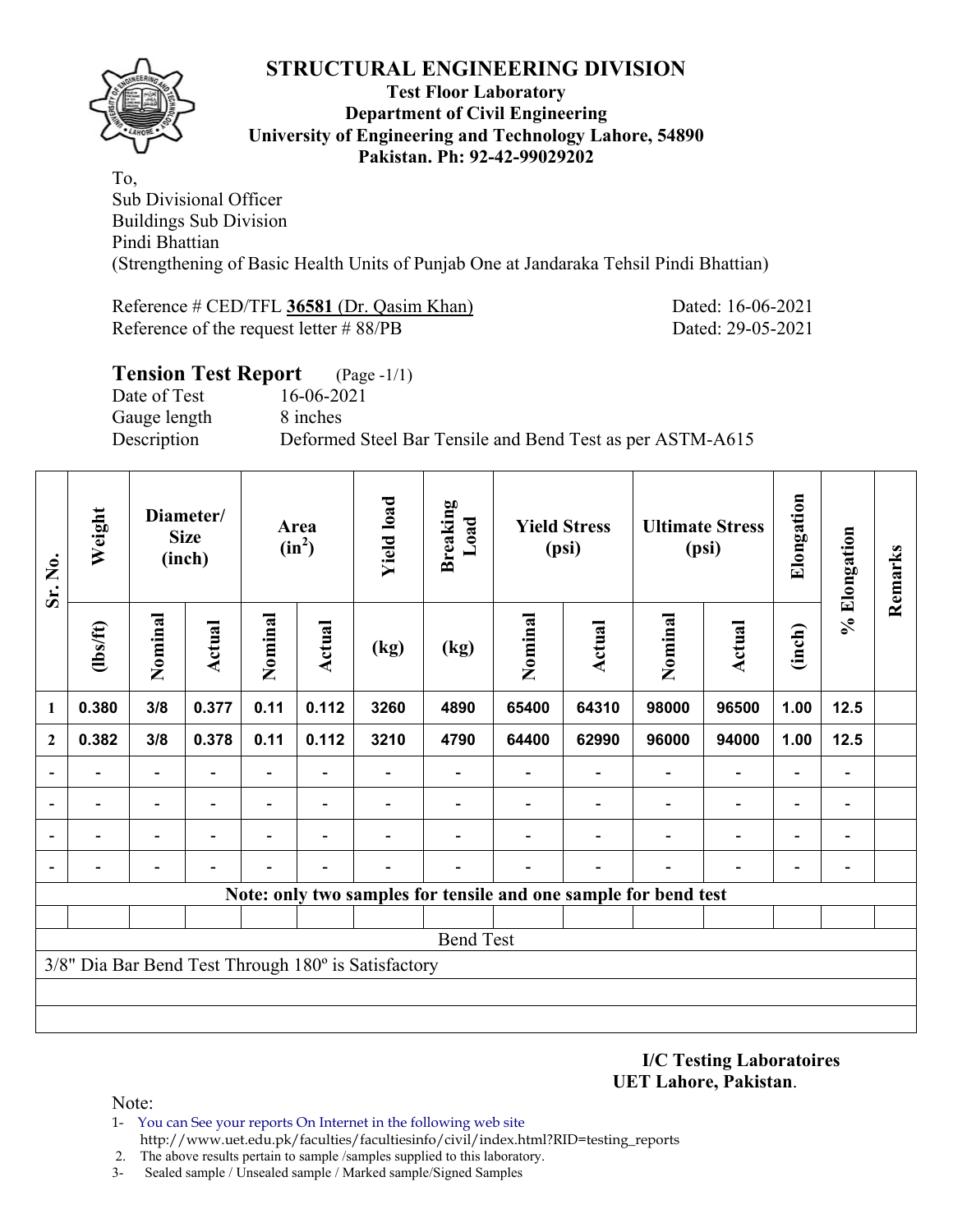**Test Floor Laboratory Department of Civil Engineering University of Engineering and Technology Lahore, 54890 Pakistan. Ph: 92-42-99029202** 

**Ref: CED/TFL/06/36583 Dated: 16-06-2021 Dated of Test: 16-06-2021**

**To, M/S Amjad Engineering Services Lahore** 

# Subject: **- CALIBRATION OF PRESSURE GAUGE (MARK: TFL/06/36583)** (Page -1/2)

Reference to your Letter No. Nil, Dated: 16/06/2021 on the subject cited above. One Pressure Gauge No. AES-313 as received by us has been calibrated. The results are tabulated as under:

| <b>Total Range</b>       | Zero - | $1000$ (bar) |
|--------------------------|--------|--------------|
| <b>Calibrated Range:</b> | Zero - | $400$ (bar)  |

| <b>Pressure Gauge Reading</b><br>(bar) | 10 | 40    | 80    | 120    | 160    | 200    | 240    | 280    | 320    | 360    | 400    |
|----------------------------------------|----|-------|-------|--------|--------|--------|--------|--------|--------|--------|--------|
| Calibrated Load (kg)                   |    | 6400  | 14700 | 23000  | 30400  | 38900  | 46300  | 54300  | 62500  | 70100  | 78600  |
| Calibrated Pressure (bar)              |    | 31.70 | 72.81 | 113.92 | 150.57 | 192.67 | 229.33 | 268.95 | 309.56 | 347.21 | 389.31 |

The Ram Are use for Calibration =  $198 \text{ cm}^2$ 



**UET Lahore, Pakistan**.

- 1- You can See your reports On Internet in the following web site http://www.uet.edu.pk/faculties/facultiesinfo/civil/index.html?RID=testing\_reports
- 2. The above results pertain to sample /samples supplied to this laboratory.
- 3- Sealed sample / Unsealed sample / Marked sample/Signed Samples